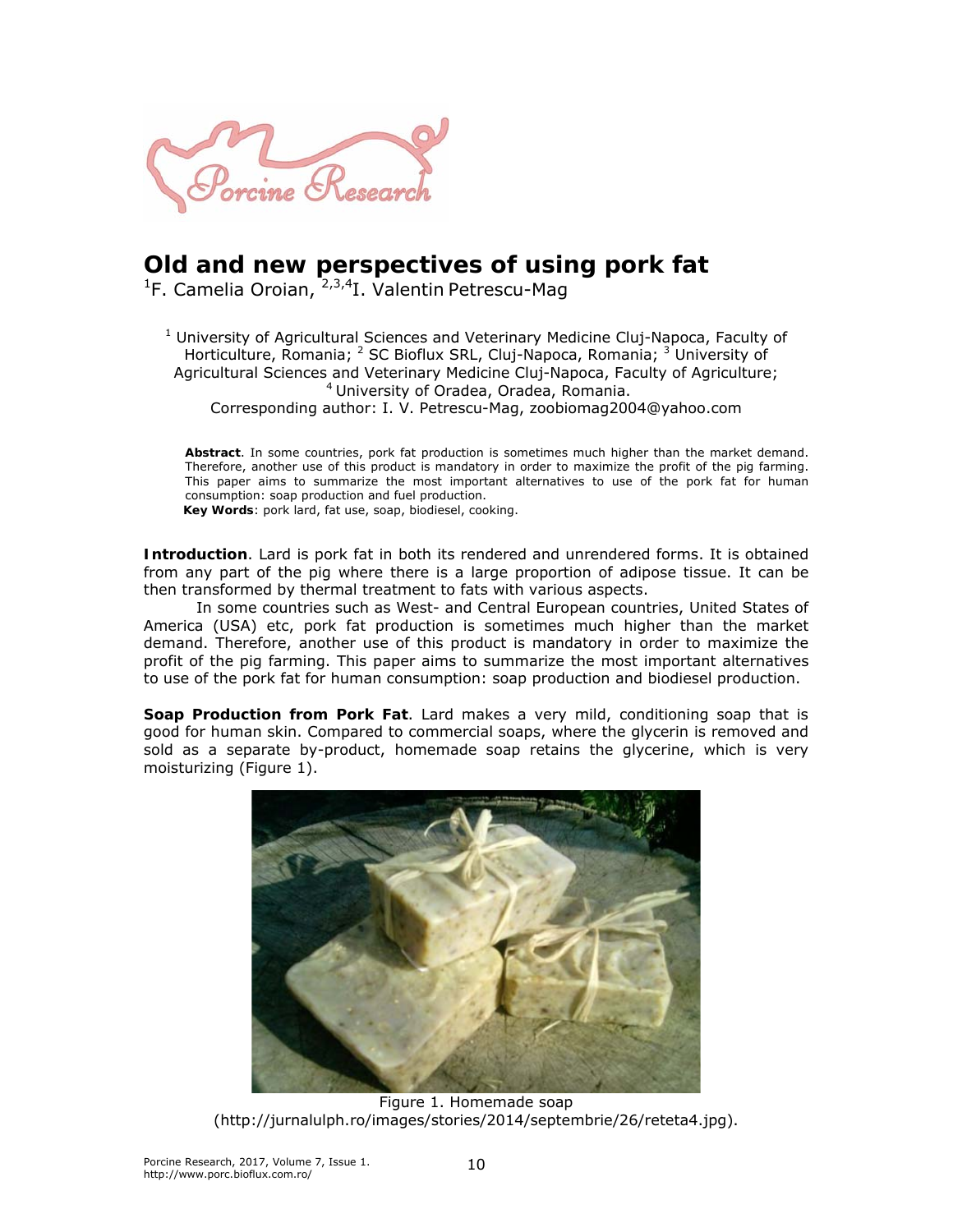Home made soap production from pork fat involves the use of three basic compounds: pork fat, water, and caustic soda. In addition to pork fats, another type of fats can be added, including vegetal oils. Perfume addition is not mandatory; nevertheless, some people do not tolerate well perfumes or other odorizing substances. Some manufacturers add to the mixture some natural pigments or dyes, and botanicals for specialty soaps.

Soap can be made by using either the cold or hot process. There is very little difference between the two processes except that the soap is cooked after the combining fat with caustic soda in the hot process, whereas in the cold process, the fat is heated initially, but then there is no further cooking. Different soap making recipes can be found on the internet.

**Biodiesel Production**. Animal fat as a source for biodiesel production is a recent trend in countries such as the USA, but also in other parts of the world. About 1/3 of the oils and fats produced in the USA are fats of animal sources, including pork lard, beef tallow, and hen fat. Fats of animal sources are attractive feedstocks for biodiesel due to the fact their cost is considerably lower than the cost of vegetable fats and oils. This is mainly due to the fact the market for animal fat is incomparably more limited than the market for vegetable oil since much of the animal fat produced in the USA isn't considered edible by people (Extension.org 2014).

Animal fat is currently added to pet food and animal feed, and used for industrial purposes such as soap production for instance. From the same reasons, another large part of the domestic animal fat supply is exported by the USA.

Animal fat feedstocks can be made into high-quality biodiesel that meets the ASTM specifications for biodiesel. However, as we shall see, there are several challenges and drawbacks to using animal fat feedstocks (Extension.org 2014).

*Fatty Acid Content of Fats of Animal Origin*. Animal fat is generally highly saturated, which means that the animal fat solidifies at a relatively high temperature (Yori et al 2006; Kazancev et al 2006; Demirbas & Karslioglu 2007). For this reason, biodiesel made from animal fat has a high cloud point. For instance, biodiesel made from pork lard and beef tallow have a cloud point in the range of 12.78°C to 15.56°C. Pure biodiesel, B100, made from animal fat should only be used in a hot climate. However, animal fat biodiesel can be mixed with petrodiesel. At lower blends such as B5 (a blend of 95% petrodiesel and 5% biodiesel), the high cloud point of the animal fat biodiesel does not have much effect on the cloud point of the mixture (Extension.org 2014).

The fatty acid profile of various animal fats is indicated in Table 1. Data presented in the table show the saturation degree of the fat, which in turn determines how readily it will solidify as the temperature decreases (Extension.org 2014).

Table 1

| <i>Fatty acid</i> | Beef tallow | Pork lard $*$ | Chicken fat |  |
|-------------------|-------------|---------------|-------------|--|
| Myristic 14:0     | $1.4 - 6.3$ | $0.5 - 2.5$   |             |  |
| Palmitic 16:0     | 20 - 37     | $20 - 32$     | 25          |  |
| Palmitoleic 16:1  | $0.7 - 8.8$ | $1.7 - 5$     |             |  |
| Stearic 18:0      | $6 - 40$    | $5 - 24$      |             |  |
| Oleic 18:1        | $26 - 50$   | $35 - 62$     | 41          |  |
| Linoleic 18:2     | $0.5 - 5$   | $3 - 16$      | 18          |  |

Fatty acid percentages in beef tallow, pork lard and chicken fat (Extension.org 2014)

\*There are some exceptions. Several rustic swine breeds show a slightly different fatty acid profile (Botha et al 2014).

Pork lard and beef tallow are typically about 40% saturated (sum of myristic, palmitic and stearic acids more exactly). Chicken fat is lower, at about 32% saturated fat. For comparison, soybean oil is about 14% saturated and canola oil is only 6%. There are many vegetal oils which have less than 5% saturated fat, but they are expensive and consequently not suitable for biodiesel production. Thus, lard and tallow are solid at room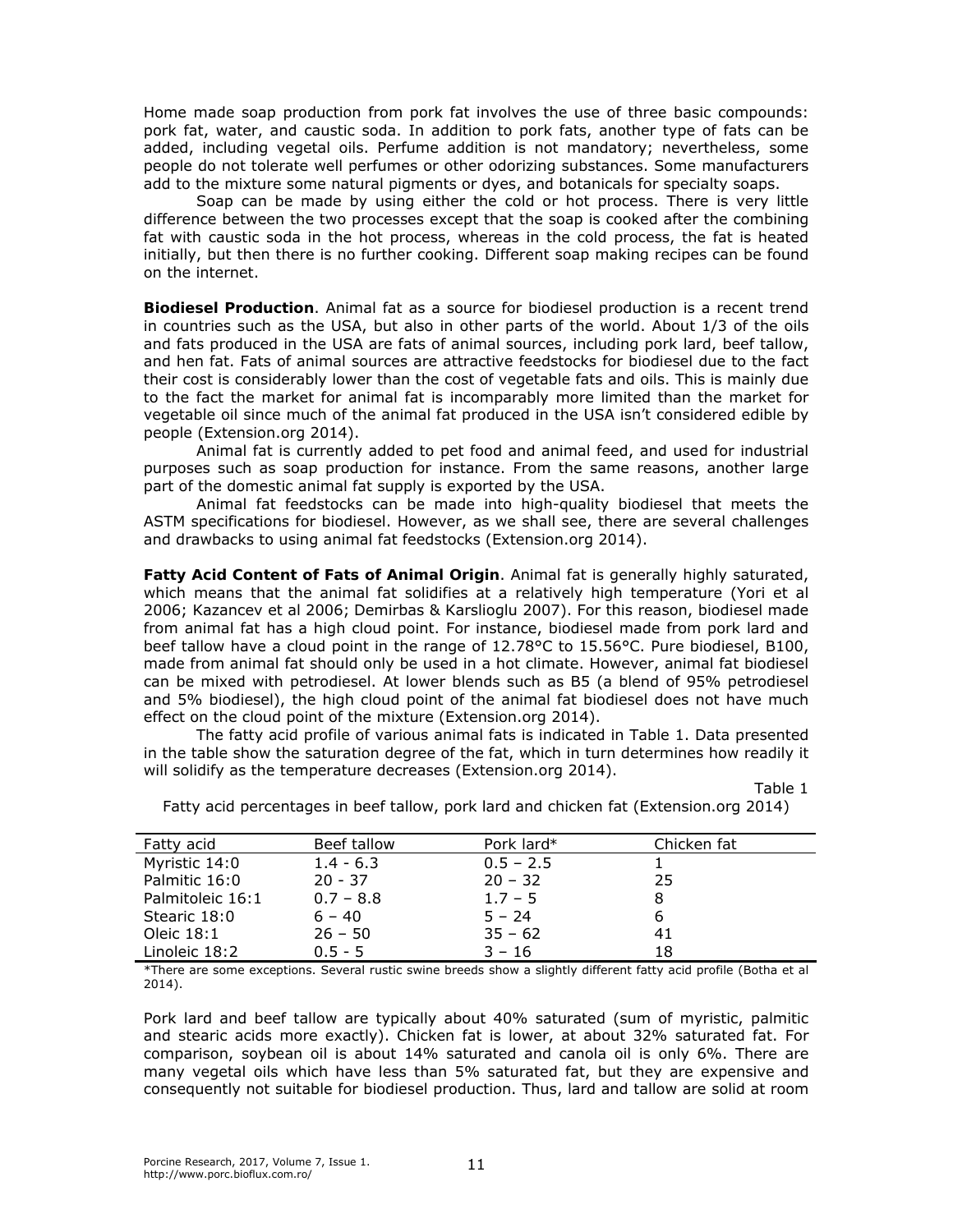temperature and chicken fat, while usually still liquid, is rather viscous and nearly solid (Extension.org 2014).

The methyl esters of the saturated fatty acids, mainly methyl stearate and methyl palmitate, have high melting points and therefore the whole compound has a high melting point. When the animal fat is transformed into biodiesel, the concern about solidification at lower temperatures continues (Extension.org 2014). In fact, this is the most important drawback of animal fat biodiesel production.

*Animal Fats Processing.* Fat processing is approached differently, but it is generally based on the same principles. Raw fat and waste fat from animal carcasses are removed and then made into oil using a rendering process. Rendering consists of grinding the animal by-products to a fine texture and heating them until the liquid fat separates from solids and pathogens are killed. The solid matter is usually passed through a screw press to complete the removal of the fat from the solid residue. The heating process also eliminates water, which makes the fat and solid material stable against rancidity. The final products are fat, and a high-protein feed additive known as "meat and bone meal" (Extension.org 2014).

*Cetane Number.* Cetane number (CN) or cetane rating is an indicator of the speed of combustion of diesel fuel and compression needed for ignition. The CN is an important factor in determining the quality of diesel fuel. It is an inverse of the similar octane rating for gasoline (Dabelstein et al 2007). Feedstocks of animal fat result in biodiesel with a high CN, which is a very important parameter of quality for diesel fuels. This is an advantage in favor of using animal fat for biodiesel fuel production. The saturated fatty acids are the source of this high CN and values of more than 60 are common for this type of oil. The other categories, soybean oil based biodiesel usually has a CN of around 50 and petroleum-based diesel fuel is usually 40-44. When animal fat biodiesel is blended with petrodiesel, the high CN can help the engine start more rapidly and run more quietly (Extension.org 2014).

*Oxidative Stability of Biodiesel of Animal Origin*. According to scientific evidence, the saturated fatty acids we have in animal fats should contribute to better oxidative stability for biodiesel. Theoretically, the alteration of fat is directly correlated with the content of unsaturated fatty acids. Animal fats contain very little of the polyunsaturated fatty acids, such as linolenic acid and linoleic acid, that make the most vegetable fats such as soybean oil and linseed oil so prone to rancidity (Extension.org 2014).

However, the practice shows that animal fat is not always more stable than vegetable oil, and this because vegetable oils often contain natural antioxidants. For example, a test of the peroxide content of lard and vegetable oil made by Stuckey (1972) showed that the pork lard experienced oxidation at higher a rate than the vegetable oil.

Animal fat contains very little of the natural antioxidants such as vitamin E that protect vegetable oils against oxidation. In some situations, used cooking oils may also contain artificial antioxidants that are added to oil to expand their life, and these artificial anti-oxidants can, in turn, expand the life of biodiesel made from used cooking oil (Extension.org 2014).

*Lower NOx Emissions*. One of the important attributes of biodiesel *lato sensu* is that it decreases the levels of harmful pollutants in the exhaust of diesel engines. One exception to this is oxides of nitrogen (NOx), substances which are involved in ozone and smog creation. Biodiesel tends to emit slightly more NOx than petrodiesel. Many reasons have been given by various authors for such an increase in NOx (see especially the paper of Tat et al 2007) and there is still considerable controversy on this topic (Extension.org 2014).

However, it has been indicated that biodiesel from animal fats tends to produce a smaller pollution with NOx and in some situations no increase of NOx (McCormick et al 2001). The most important reason for this fact, as we already discussed above, is probably that animal fat biodiesel has a high cetane number (>60) compared with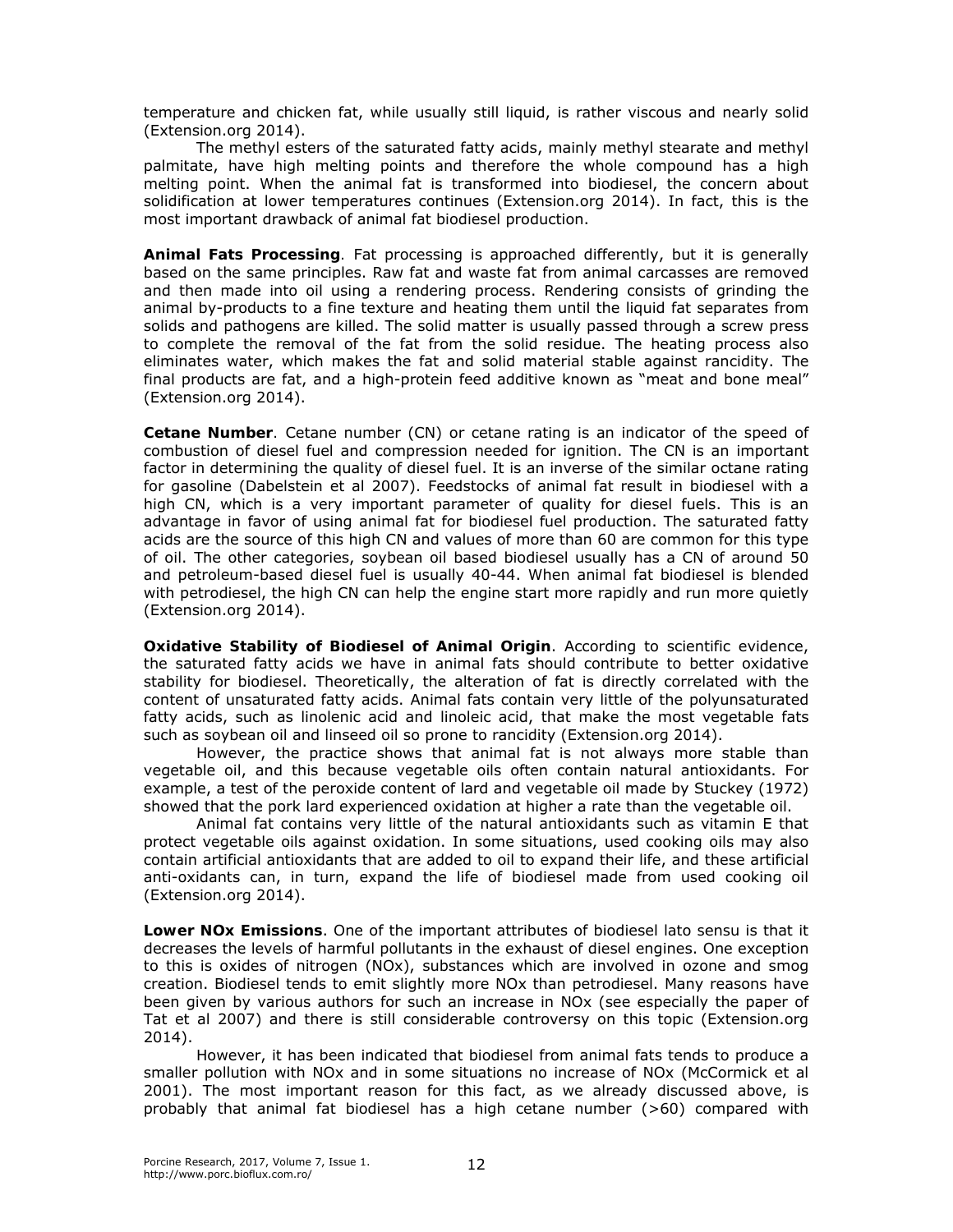vegetable oil biodiesel, which has a cetane number of 48-55. Higher cetane number is believed to decrease the NOx by lowering temperatures during the critical early part of the process of combustion (Extension.org 2014).

*High Sulfur Content.* Besides the advantages, in any case, there are also disadvantages. A notable drawback of animal fat biodiesel is the sulfur content, which can sometimes be a problem. Biodiesel sold for on-highway use is only allowed to contain maximum 15 ppm of sulfur. Some animal biodiesel of beef tallow have been shown to contain more than 100 ppm of sulfur and chicken fat biodiesel frequently contains a similar level. The sulfur seems to originate from sulfur-containing amino acids associated with proteins that carry over from the rendering process (Extension.org 2014).

Measurements of the sulfur levels in biodiesel produced from animal fats have shown that the sulfur level usually decreases by about half when the conversion takes place. However, the remaining sulfur can be difficult to eliminate. Vacuum distillation is about the only reliable technique for eliminating this sulfur (Extension.org 2014).

As an alternative measure of marketing, biodiesel high in sulfur can be sold for non-highway utilization, such as fuel for boilers or heaters (Extension.org 2014).

*In-situ Pyrogenic Production of Biodiesel from Swine Fat*. Obtaining homogeneous and purified fatty raw pig fat for the production of biodiesel involves a number of industrial processes. Over time, these have evolved considerably.

In-situ production of fatty acid methyl esters from swine fat via thermally induced pseudo-catalytic transesterification on silica was investigated by Lee et al (2006). Their research is synthetically presented below.

Instead of methanol, DMC (dimethyl carbonate) was used as acyl acceptor to achieve environmental benefits and economic viability. A thermogravimetric analysis of swine fat indicated that it contained 19.57 wt% of water and as well other impurities. Moreover, the fatty acid profiles obtained under various conditions (extracted swine oil+DMC+pseudo-catalytic, extracted swine oil+methanol+NaOH, and swine fat+DMC+pseudo-catalytic) were compared. These profiles were identical, showing that the introduced in-situ transesterification is technically feasible. This fact also suggests that in-situ pseudo-catalytic transesterification has a high tolerance against various impurities. This study also shows that FAME yield via in-situ pseudo-catalytic transesterification of swine fat reached up to 97.2% at a temperature of 380°C (Lee et al 2016).

As science evolves, more and more efficient techniques for producing biodiesel from pork lard will be available.

**Using Pork Lard for Cooking. The case of Romania**. In some countries, unlike the United States, pork bacon or even pork lard is consumed intensely by the population (Figure 2). In such countries, pork lard is used sometimes as a substitute for butter, oil, or margarine in cooking (see the cookies called "cornuleţe", Figure 3). This is the case of Romania, for example. Moreover, there is in Romania a traditional food that consists of rustic bread, pork lard, and onion (Figure 4). Another well known Romanian traditional food produced from pork fat is "jumări" (pieces of fried pork fat) (Figure 5) (Nedita et al 2017). For this reason, in such countries we can still find many fat swine breeds (Oroian & Petrescu-Mag 2014; Suteu 2011). On the other hand, besides using pork fat as food, or for cooking, the surplus of pork fat can be a good source of fat for soap production or biodiesel production.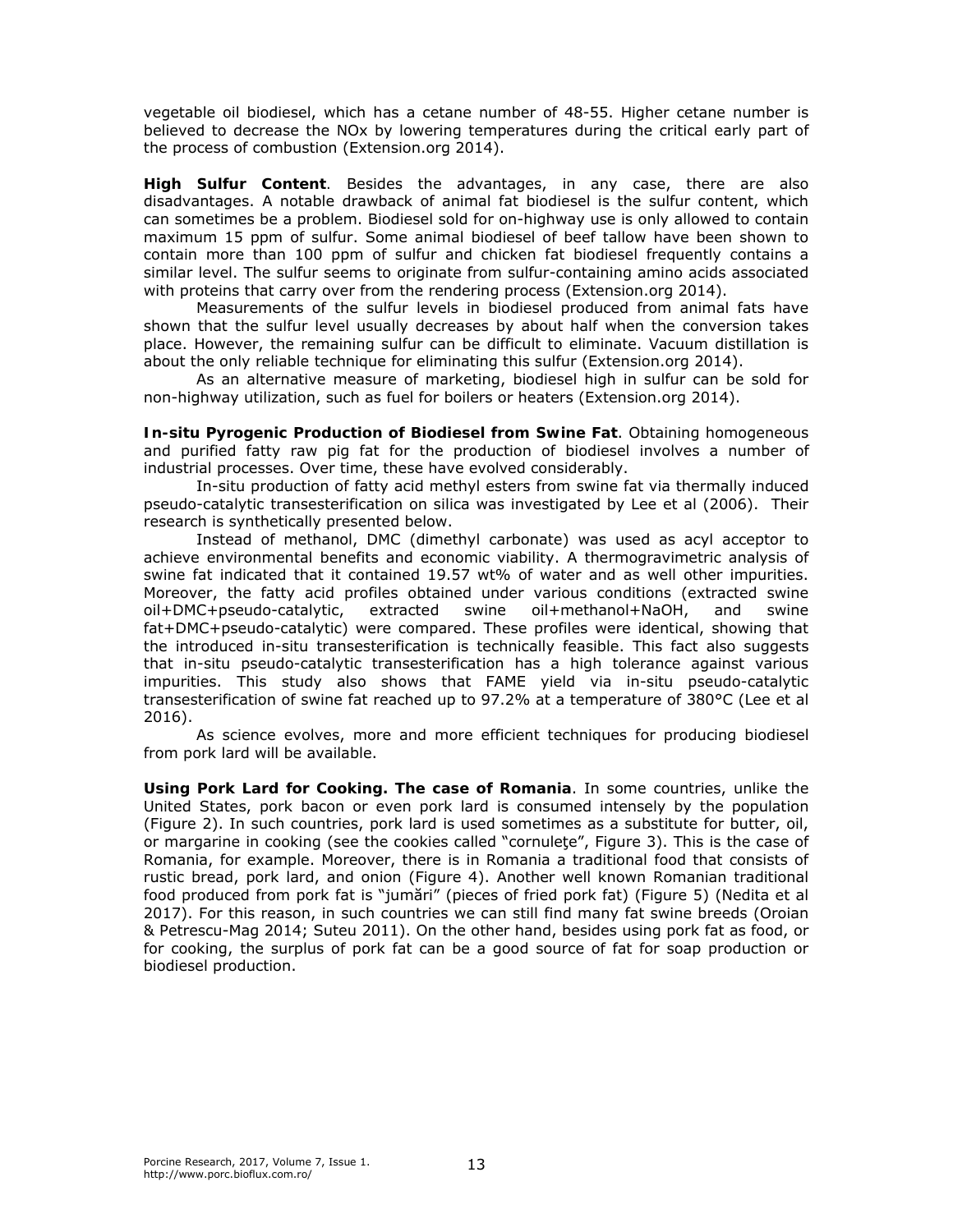

Figure 2. Two sorts of bacon: "slănină cu boia" (chili bacon – left), and "slănină afumată" (smoked bacon – right).



Figure 3. Cookies with marmelade ("cornuleţe") (www.gustos.ro/assets/recipes\_images/2013/11/27/201421/tn4\_591352108203\_1\_1.jpg).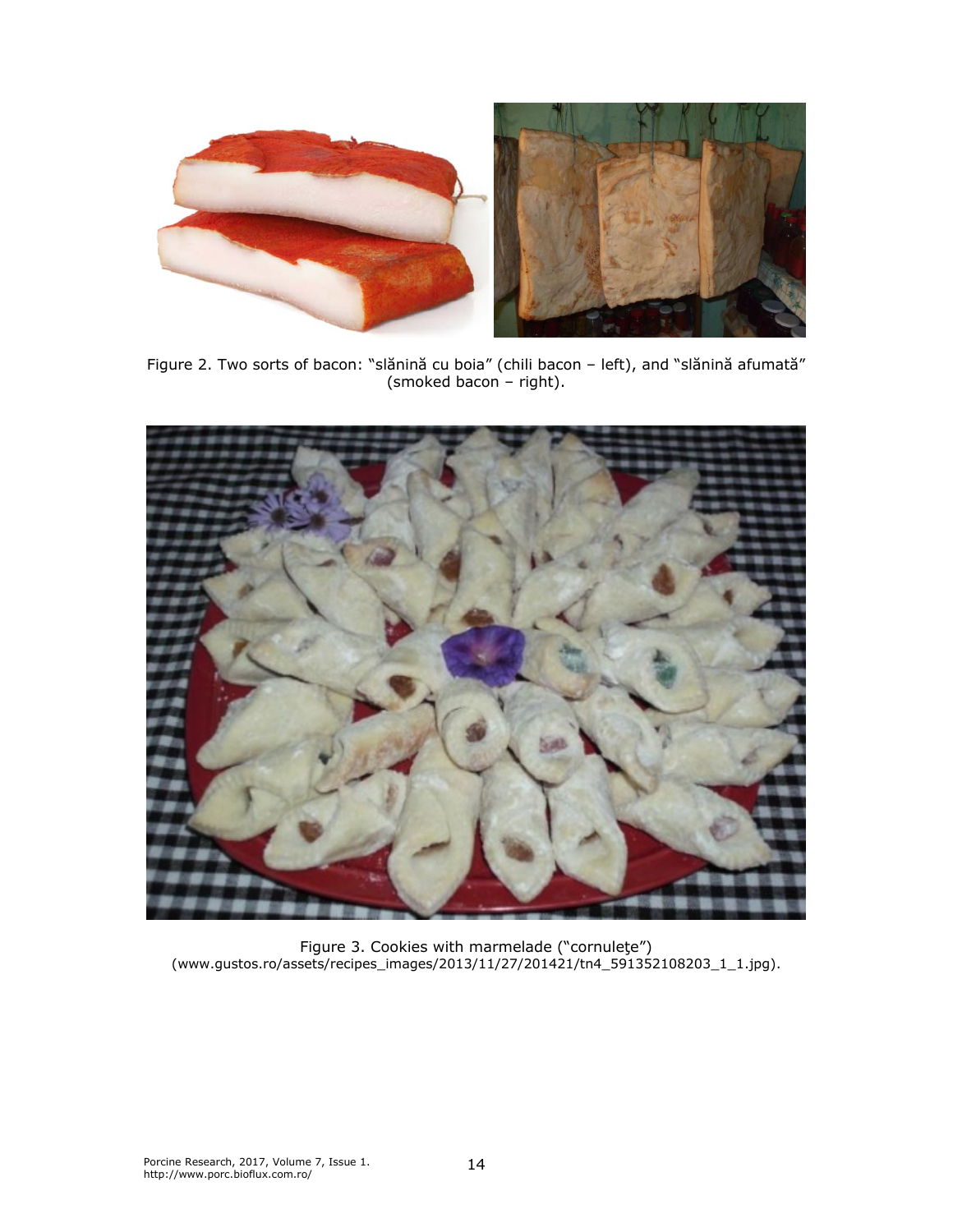

Figure 4. A well known Romanian traditional food: rustic bread, pork lard, and onion (http://assets.sport.ro/assets/foodstory/2015/12/01/image\_galleries/6254/de-1 decembrie-gatim-romaneste-meniu-complet-ca-n-ardeal-oltenia-simoldova\_2\_1\_size1.jpg).



Figure 5. "Jumări" (pieces of fried pork fat) (http://4.bp.blogspot.com/- GtrLwCwb76g/TuOfXI3z00I/AAAAAAAABYM/YEI8uhZf6r4/s1600/jumari+005.jpg).